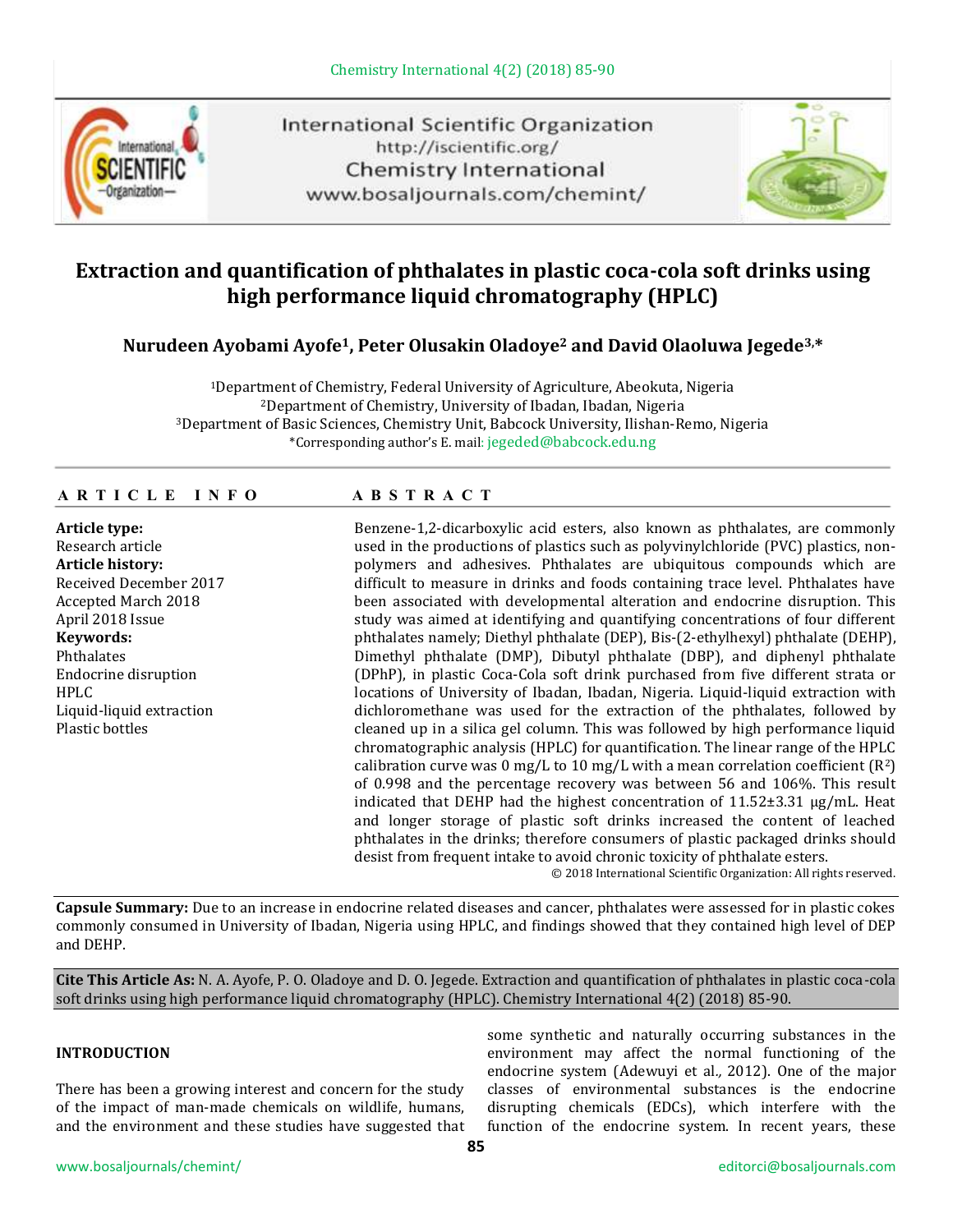endocrine disrupting chemicals have become one of the most important topics of research in the field of environmental sciences (Olowu et al*.,* 2010). Health agencies and scientists are deeply concerned about the exposure of human to EDCs, which are widely distributed in the environment (Carlsen et al., 1992). EDCs are refers to as exogenous substances that cause adverse effect in organisms or its progeny, consequent to changes in endocrine function. They are ubiquitous in the environment as a result of their large number of uses in industrial, residential and agricultural applications (Olowu et al*.,* 2010). One of the most important classes of EDCs are esters of phthalic acid (1,2- benzenedicarboxylic acid) or phthalates, which are ubiquitous in the environment. Phthalates have been found in sediments, natural water, soil and aquatic organisms (Giam et al., 1984; Staples et al., 1997), and also in drinking water (Capen*,* 1992).

Global phthalate production has increased from very low levels at the end of World War II to approximately 5 million metric tons/year, in which additives in flexible polyvinylchloride (PVC) account for 80–90% in the estimated global production of phthalates (Bornehag et al., 2004). Di (2 ethylhexyl) phthalate (DEHP) is widely used to soften polyvinylchloride (PVC) plastics and non-polymers (Rusyn et al*.,* 2012). The lower molecular weight phthalates, such as diethyl phthalate (DEP), dibutyl phthalate (DBP), and dimethyl phthalate (DMP) are widely used for adhesives, paints, ink, varnishes, personal care products (e.g perfumes, lotions, cosmetics) (Gevao et al., 2013).

Plasticizers, which are also known as phthalates, make plastics flexible and durable. A plasticizer may reduce the melting point, viscosity, lower the glass transition temperature (Tg), or lower the elastic modulus of a product. On the basis of data from several studies on phthalate concentrations in the general population, it is obvious that profiles of phthalates and phthalate esters varied significantly among different geographic area. It was found that the ubiquitous human exposure to phthalates occurred in both developing and industrialized countries (Guo et al., 2011). It appears that adolescents and adults had significantly lower levels of monobutyl phthalate (MBP), monobenzyl phthalate (MBzP), and mono (2-ethylhexyl) phthalates (MEHP), but had significantly higher concentrations of monoethyl phthalate (MEP) in comparison with children. Females had remarkably higher concentrations of MEP, MBzP, and reproductive toxicant MBP than did males, but similar MEHP levels. As they are not chemically bound to the polymers or products, they are released from the products by evaporation and abrasion (Gevao et al.*,* 2013).

In Nigeria, a lot of people patronize and/or consume beverages packaged in plastic bottles a lot; coke is one of the mostly consumed. Plastic bottles used in coke packing is a polyvinylchloride material (PVC) and thus, is expected to be incorporated with phthalates in its production and which could subsequently leach into the drink due the weak bond connecting it with the plastic. The level of different kinds of phthalates present in the plastic bottled coke was therefore investigated and compared with that of glass bottled coke to ascertain level of phthalates present.

#### **MATERIAL AND METHODS**

#### **Site description**

The site investigated were consumer outlets in the campus of the University of Ibadan, Ibadan, Nigeria, where dwellers buy varieties of daily need such as food, toiletries and confectionaries. As expected, there are designated places (densely populated areas) across the campus where these outlets are located amongst which are Halls of Residence, Staff quarters, Student Union Building, Recreational areas and University gate. The figure below is a map showing the majors roads, streets and locations on the university campus.

#### **Sampling**

The sampling area was the campus of University of Ibadan, Nigeria. It was geographically divided into five strata namely; Indepedence/Awolowo Hall (Indy/Awo), Student Union Building/Bello Hall (SUB/Bello), Faculty of Agriculture/Veterinary Medicine (F.A/V.M), Abadina/spices (Aba/Spices) and University's main gate (Gate). About 10 plastic coke samples were taken from each stratum, a composite of these samples from each stratum was made, followed by making triplicate of the composites and transferred into a pre-cleaned and baked glass bottles.

#### **Sample preservation and preparation**

Coke is a carbonated soft drink and was preserved with carbon (IV) oxide in the course of production which results in strong effervescence of the sample when shaken, which affect the separation of the extraction mixture and therefore hinder extraction efficiency. As a result, the collected and prepared samples were left uncovered and placed in a fume cupboard for about 48 hours to rid of the carbonation and enhance extraction of the sample. They are tightly covered after the loss of  $CO<sub>2</sub>$  and stored in the refrigerator at 4 $\degree$ C prior to extraction.

#### **Standards and reagents**

Analytical grade solvents were obtained and double distilled prior to their application. Solvents include dichloromethane (DCM), hexane, acetone and acetonitrile, ultra-pure distilled water was also obtained to prepare  $Na<sub>2</sub>CO<sub>3</sub>$  (sodium carbonate). Standards namely; Diethyl phathalate (DEP), Bis(2-ethylhexyl) phthalate (DEHP), Dimethyl phathalate (DMP), Dibutyl phthalate (DBP), and diphenyl phthalate (DPhP) and internal standard (benzyl benzoate) of high purity (>98%) were purchased from Sigma Aldrich (from St. Louis, MO, U.S.A) and activated silica gel was purchased from Merck (Darmstadt, Germany).

#### **Extraction procedure**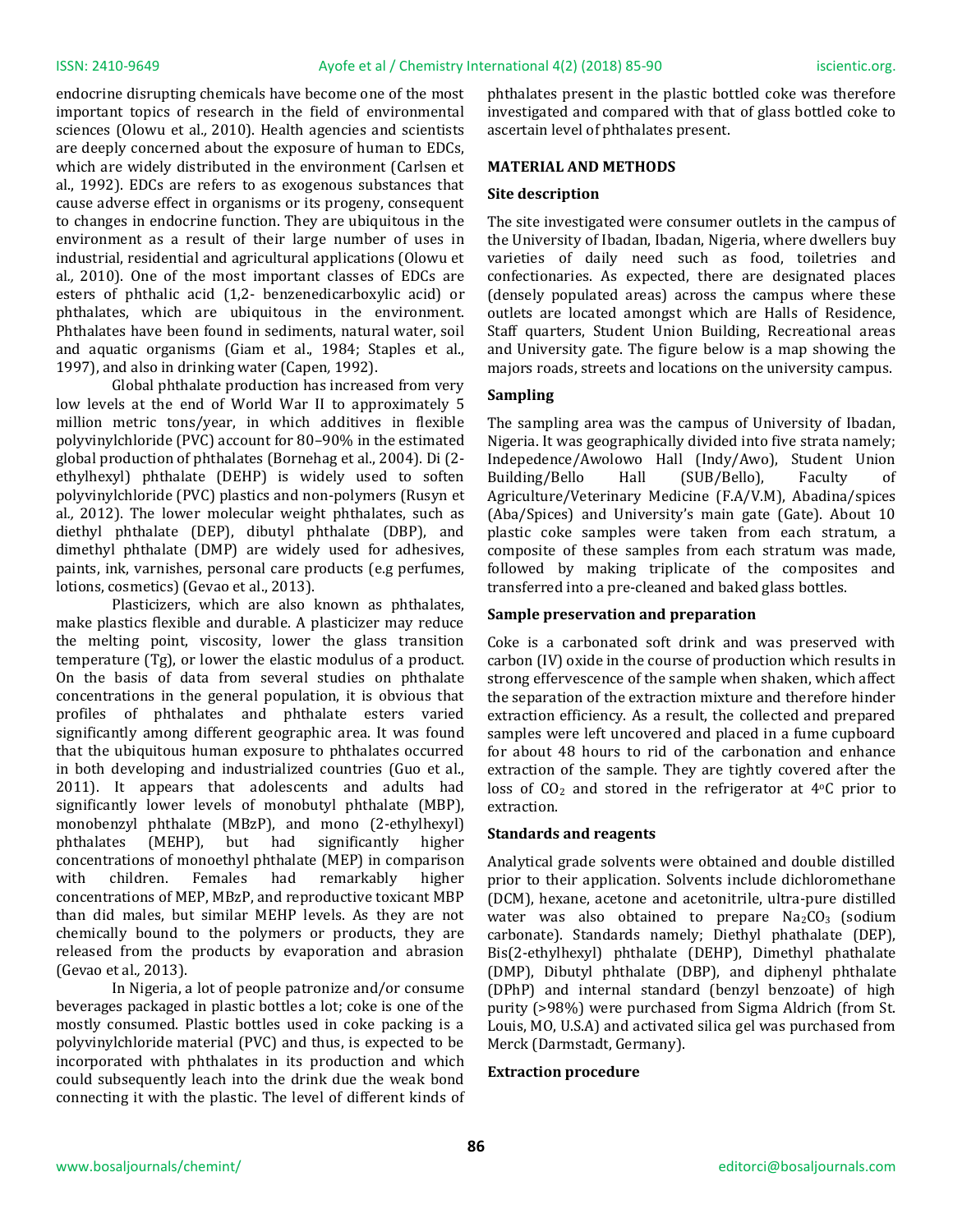ISSN: 2410-9649 Ayofe et al / Chemistry International 4(2) (2018) 85-90 iscientic.org.



**Fig. 1:** Map of University of Ibadan showing major roads, locations and sampling points.

100 mL of the coke sample was measured into the separating funnel and was extracted serially with three different portions of 15 mL of dichloromethane (DCM). The three extracts were added together in another separating funnel and further extraction was done twice with 5 mL 0.1M sodium carbonate to get rid of free fatty acids and some aqueous entraps in the organic constituent that had been extracted with DCM. The extract was dehydrated over an anhydrous  $Na<sub>2</sub>SO<sub>4</sub>$  filter paper and the solvent was left to evaporate with time when exposed to air in a fume cupboard. The residue was re-dissolved in 2 mL DCM before it was cleaned up in silica gel packed column.

#### **Clean up procedure**

A glass chromatographic column of 50 mL was packed with 5 g of silica gel. The column was tapped to settle the silica gel for efficient column packing. Then, about 1 g of  $Na<sub>2</sub>SO<sub>4</sub>$  was added to the top of the silica gel and the column was preeluted with 10 mL of n-hexane at a flow rate of about 2 mL/min. The re-dissolved extract was then quantitatively transferred into the column and few mL of n-hexane was used to complete the extract transfer down the column. About 15 mL of n-hexane was used to elute the column for non-polar constituent and the fraction was discarded. 20 mL of acetone was then used to elute the phthalate esters prior to exposure to sodium sulphate layer and the eluate was concentrated to 1 mL while opened in a fume cupboard. 2 mL of acetonitrile was added to the concentrate prior to HPLC analysis.

#### **Instrumental analysis**

High performance liquid chromatography was carried out with Agilent technologies 1200 gradient series HPLC system available at the Central Science Laboratory in Obafemi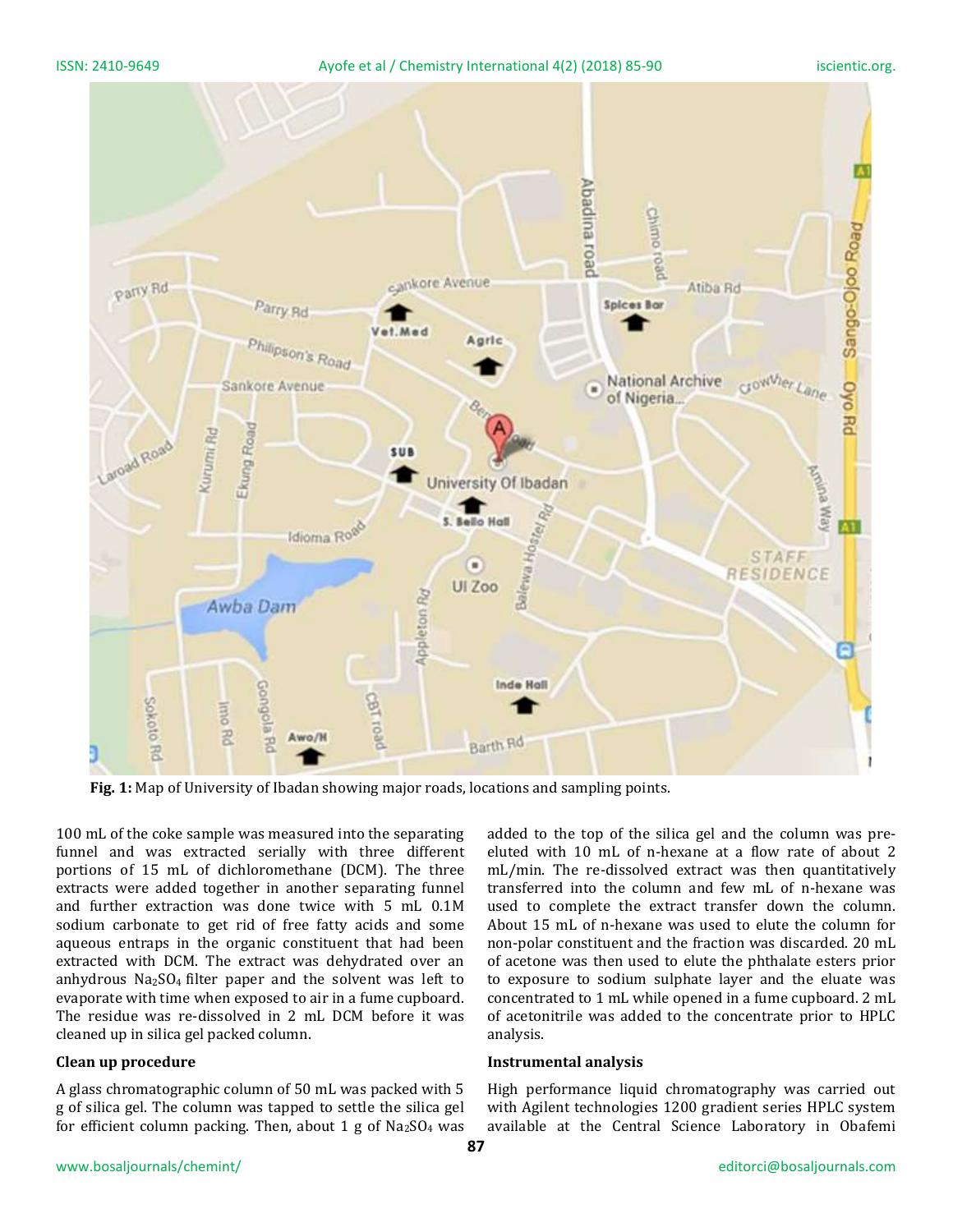#### **Table 1:** Retention time of phthalate esters

| <b>Phthalate Esters</b>                | Retention Time (min) |
|----------------------------------------|----------------------|
| <b>DMP</b>                             | 1.44                 |
| DEP                                    | 1.68                 |
| <b>DPhP</b>                            | 2.04                 |
| Internal Standard (benzyl<br>benzoate) | 2.91                 |
| DEHP                                   | 5.56                 |

Awolowo University, Ile-Ife, Nigeria. The instrument was equipped with an online vacuum degasser, a quaternary pumping system, a rheodyha injector, an auto sampler, a variable wavelength diode array UV detector and a computer system with HP chemstation software. Chromatographic separation was achieved using 100 mm×4.6 mm, 3.5 μm Agilent  $C_{18}$  analytical column with particle with particle of 5 μm. The analytical column was housed in a thermostated column compartment at ambient room temperature. The detection of phthalate was done at 254 nm wavelength. Chromatographic separation was performed under isocratic elution condition using acetonitrile, water and methanol (35:35:30) as mobile. Under these condition separation lasted for about ten minutes with flow rate of 1 mL/min. A 20 μL was used as the injection volume and phthalates were detected at 228 nm. Identification of phthalate ester was based on its retention time and quantification was by combination of internal standardization and response factor. Individual phthalate esters in the standard mixture and sample were identified according to their retention times.

#### **Standards preparation**

A 200 μg/mL of five different phthalate standards were prepared separately in 10 mL standard flasks and a mixture of all the standard was made from the stocks at 1:1:1:1:1:1 for DEP, DEHP, DPhP, DBP, DMP respectively. 200 μg/mL of internal standard (benzyl benzoate) was also prepared in a 10 mL standard flask as stock and a 5 μg/mL working standard is prepared from it. Equal volume of the internal was spiked with equal volume standards and samples accordingly.

### **Quality assurance**

The sampling, sample preservation and preparation, sample extraction and sample clean-up were all carefully done to ascertain good quality assurance. Recovery study on the phthalate esters was also done to ascertain the efficiency of the extraction and the instrumental analytical procedure due to the non-availability of standard reference material (SRM).

### **Recovery study**

Recovery study was done to assess the efficiency of the methodology. The study was carried out by spiking equivalent amount of the sample with 100 μg/mL of the phthalate standard mixture and internal standard followed by extraction and HPLC analysis as described earlier (Adewuyi et al*.,* 2012).

#### **Quantification of phthalate ester in bottle coke samples**

Five-point calibration curves were prepared for each phthalate ester. Phthalates were identified in sample extracts by comparing HPLC retention times with standards and quantified using the standard calibration curve of each of the phthalate ester. Sample extracts were diluted as necessary to confirm that the concentration is in the linear range of the calibration curve. Phthalate ester concentration in each sample are recorded while those with without define peaks or response are recorded as not detected (ND).

Concentration of each phthalate ester in the extract was determined from the expression below:

Response Factor (RF) =

| Peak Area of Phthalate Esters  | Conc.of phthalate ester in the extract |
|--------------------------------|----------------------------------------|
| Peak Area of Internal Standard | Conc.of Internal Standard              |

#### **RESULTS AND DISCUSSION**

This study assessed the amount of DEP, DMP, DPhP and DEHP in various samples of Coke. Even though the samples used are from the same manufacturer, different production dates, time of production, batch numbers and expiry are the properties that differentiate them. The retention time of each of the studied phthalate esters are: DMP - 1.44, DEP – 1.68, DPhP – 2.04, DEHP – 5.56 while that of internal standard (benzyl benzoate) was 2.91 as shown in Table 1. The obtained retention times implied that the phthalate esters eluted from the chromatographic column according to their molecular mass (MM) and as well similar to the previous works done on determination of phthalate using HPLC (Adewuyi et al*.,* 2012 and Ogunfowokan et al., 2006).

HPLC calibration curves obtained for DEP, DPhP, DMP and DEHP were found to be linear over the concentration range of 0 μg/mL to 10 μg/mL. All correlation coefficients were better than 0.994 with the phthalates having the following correlation coefficients  $(r^2)$  from the calibration curves: DMP – 0.9973, DEP – 0.9987, DEHP – 0.9987 and DPhP – 0.9985. This revealed a high level of linearity between the concentration of phthalate in the sample and the instrument's response.

The mean of the overall concentrations of phthalate (µg/mL) are presented in Table 2. DEHP (bis-(2-ethylhexyl) phthalate) had the highest mean concentration of 11.52±3.31 μg/mL. The estimated average daily adult dose from the consumption of commodities highly likely to be contaminated (such as milk, cheese, margarine) is about 200 μg (DHS, 1985). The primary target organs for DEHP toxicity are liver and testes, DEHP can cause functional hepatic damage, as reflected by morphological changes, alterations in energy linked enzyme activity, and changes in lipid and carbohydrate metabolism. The most striking effect is proliferation of hepatic peroxisomes (WHO, 1996). DPhP (diphenyl phthalate) was detected in only two samples, as a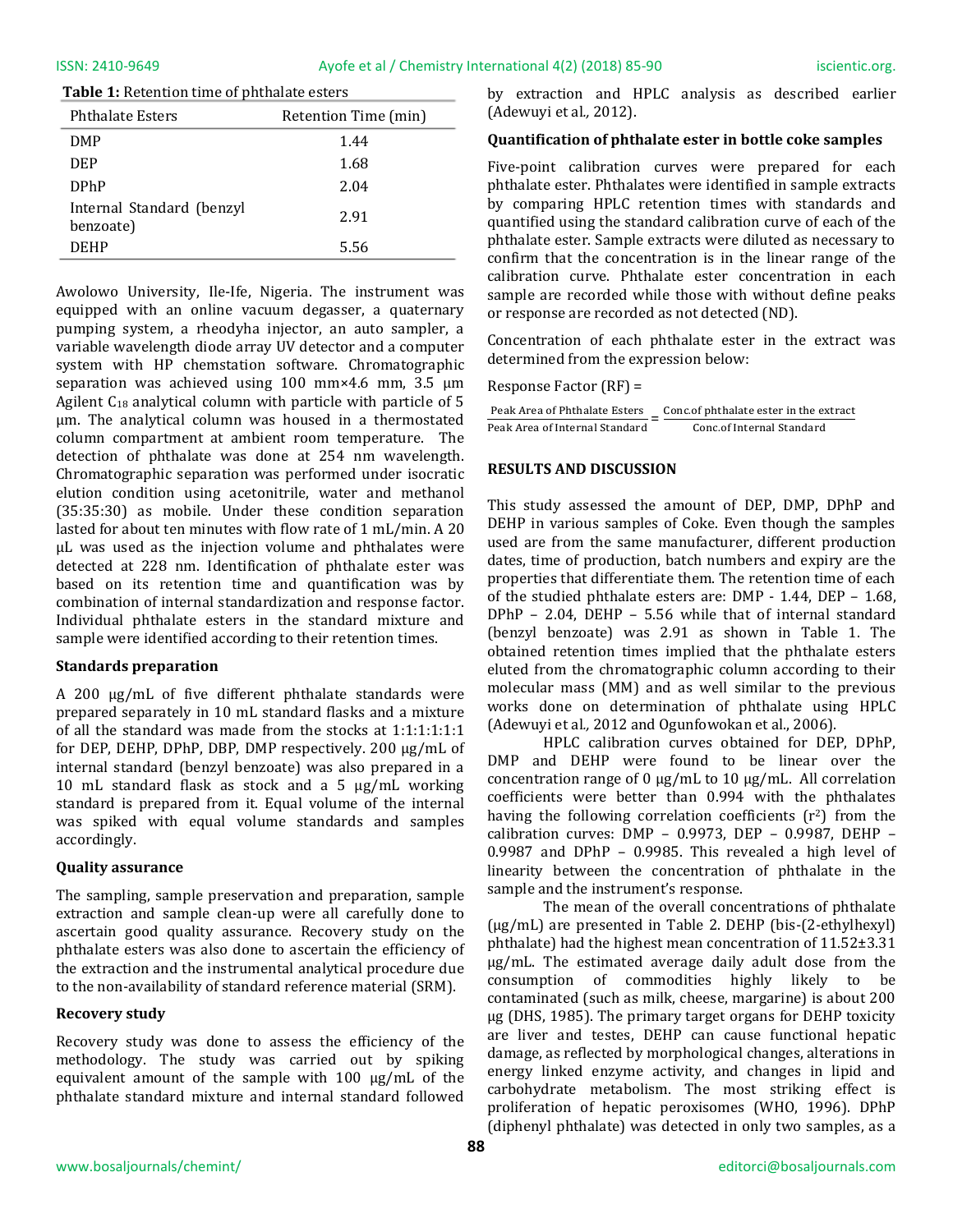#### ISSN: 2410-9649 Ayofe et al / Chemistry International 4(2) (2018) 85-90 iscientic.org.

**Table 2:** Mean, standard deviation and coefficient of variation of phthalate esters

| Phthalates                 | <b>DMP</b> | <b>DEP</b> | <b>DPhP</b> | <b>DEHP</b> |
|----------------------------|------------|------------|-------------|-------------|
| Mean                       | 3.71       | 1.25       | ND.         | 11.52       |
| <b>Standard Deviation</b>  | 1.76       | 0.75       | ND.         | 3.31        |
| Coefficient of Variation % | 47.42      | 59.94      | ND          | 28.75       |
| $\frac{1}{2}$              |            |            |             |             |

\*ND – Not detected.

#### **Table 3:** Concentration of phthalates esters in bottled coke samples

| SAMPLE         | DMP (µg/mL) | $DEHP(\mu g/mL)$ | DEF (µg/mL)    | $DPhP (\mu g/mL)$ |
|----------------|-------------|------------------|----------------|-------------------|
| P Indy/Awo 1   | 10.22       | 15.23            | 0.85           | ND.               |
| P Indy/Awo 2   | 8.64        | 10.98            | 1.16           | ND.               |
| P Indy/Awo 3   | 3.59        | 18.67            | 1.23           | ND.               |
| P Gate 1       | 3.73        | 8.34             | 0.43           | 0.37              |
| P Gate 2       | 2.75        | 7.91             | N <sub>D</sub> | N <sub>D</sub>    |
| P Gate 3       | 1.68        | 9.63             | N <sub>D</sub> | ND.               |
| P Aba/Spices 1 | 2.97        | 12.06            | 1.21           | ND                |
| P Aba/Spices 2 | 4.11        | 10.51            | 2.86           | <b>ND</b>         |
| P Aba/Spices 3 | 2.12        | 12.32            | 0.93           | ND.               |
| P SUB/Bello 1  | 1.32        | 7.43             | ND.            | ND.               |
| P SUB/Bello 2  | 3.96        | 8.36             | 0.16           | ND.               |
| P SUB/Bello 3  | 4.08        | 11.21            | ND.            | <b>ND</b>         |
| P F.A/V.M 1    | 5.18        | 16.69            | 1.22           | 0.63              |
| P F.A/V.M 2    | 4.86        | 10.01            | 2.14           | <b>ND</b>         |
| P F.A/V.M 3    | 7.74        | 13.52            | 1.56           | ND.               |

**Table 4:** Percentage recovery of phthalate esters in bottled coke sample

| <b>Phthalate Esters</b> | Retention Time (min) | Percentage Recovery (%) |
|-------------------------|----------------------|-------------------------|
| DMP                     | 1.44                 | 106                     |
| <b>DEP</b>              | 1.68                 | 98                      |
| <b>DPhP</b>             | 2.04                 | 56                      |
| <b>DEHP</b>             | 5.56                 | 110                     |

result DPhP can be said not to be part of materials used as plasticizers for plastic coke bottles or rather to have very slow leaching rate over time. The order of decreasing of the mean concentration of the phthalates as represented in Table 2 is DEHP > DMP > DEP > DPhP. The high concentration of DEHP is not unusual as it is a commonly detected phthalate in most plastic materials previously studied (Adewuyi and Olowu, 2012).

The recovery studies of the phthalate esters (PEs) for DMP, DEP, DPhP and DEHP are 106, 98, 56 and 110 % respectively. The percentage recoveries obtained by spiking the samples with standard are within and comparable with the percentage recoveries obtained in related previous study: 50 – 105 % (Vitali, 1997) and 23.78 – 85.5 % (Fatoki and Ogunfowokan, 1993). Invariably, the percentage recoveries are good and therefore validate the results obtained for this study.

#### **CONCLUSIONS**

Results obtained from this study indicated that phthalates esters can be efficiently extracted from coke sample via liquid-liquid extraction and it also revealed that high level of phthalates esters can be obtained from plastic bottled coke via leaching, precisely DEHP and DMP. It is therefore recommended that consumers of plastic packaged drinks should desist from frequent intake to avoid chronic toxicity of phthalate esters and that Standard Organization of Nigeria (SON), in collaboration with National Agency for Food and Drug Administration and Control (NAFDAC), should